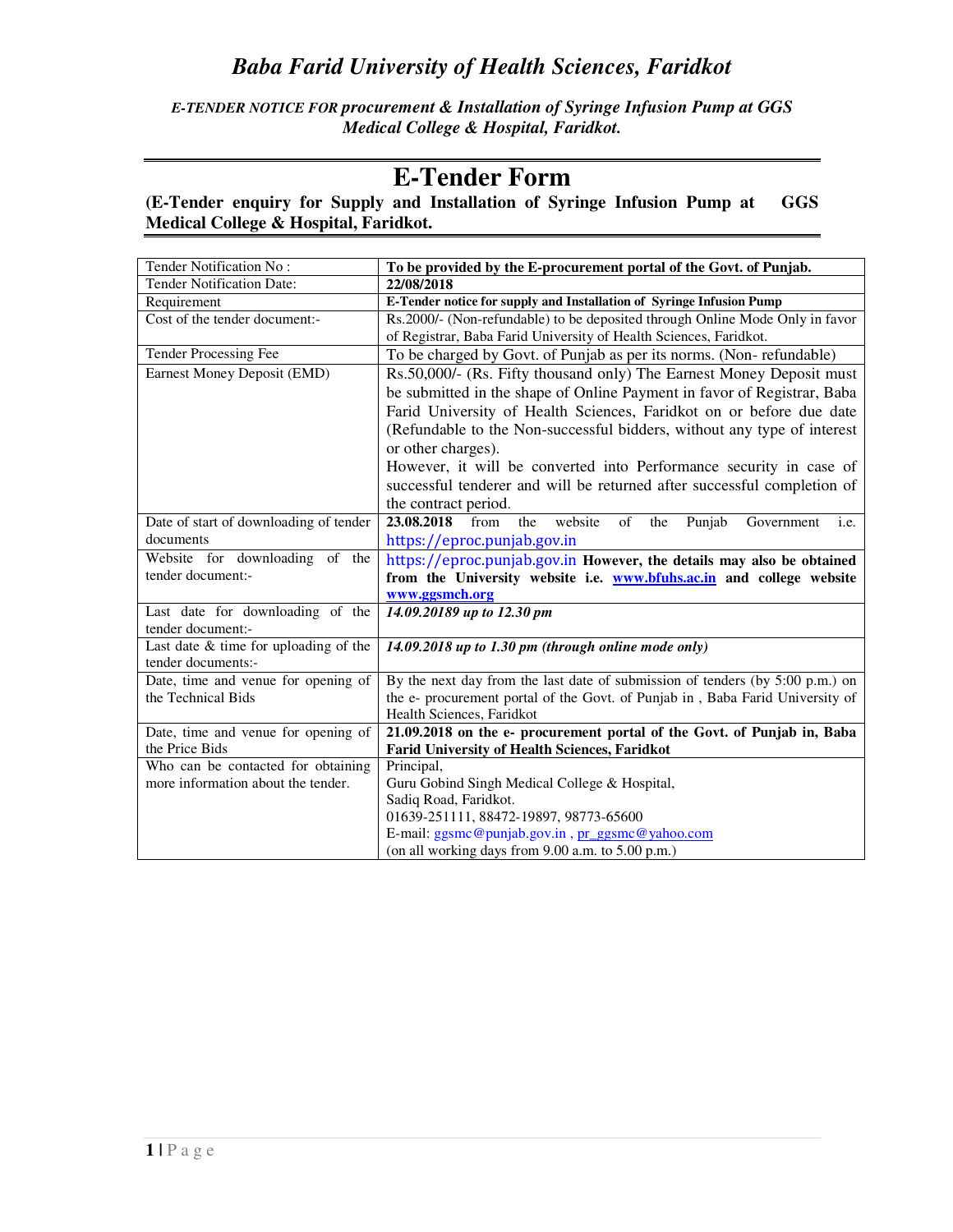*E-TENDER NOTICE FOR procurement & Installation of Syringe Infusion Pump at GGS Medical College & Hospital, Faridkot.* 

## **NOTICE INVITING E-TENDER**

**E-Tenders** are invited on or before **14.09.2018** from manufacturers or their authorized agents/distributors **for supply and Installation of Syringe Infusion Pump required at GGS Medical College & Hospital, Faridkot**. The tender document containing detailed terms & conditions may be downloaded from the E-procurement website of the Punjab Government i.e. https://eproc.punjab.gov.in and its detail may also be seen at the University website www.bfuhs.ac.in and college website www.ggsmch.org

#### **TERMS AND CONDITIONS:-**

- 1. The tender must be uploaded on or before the last date/ time of the submission of tender.
- 2. The Tender processing fee should be submitted through Net Banking/Credit card/Online mode only and as per Punjab Govt.
- 3. The **tenders will be opened online** by the next day from the last date of submission of tenders (by 5:00 p.m.) on the website i.e. **https://eproc.punjab.gov.in** in the University Procurement & Facility Department (UPFD), Baba Farid University of Health Sciences, Faridkot.The bidder(s) shall be at liberty to be present, in person or through their authorized representative(s) at the time of opening of the tender as specified in the Tender Notice. In case the authorized representatives are to be present, they must furnish the authority letter from the bidder (s), on whose behalf they are representing otherwise they will not be allowed to participate in the process of opening of tender.
- 4. **The Price bids of technically qualified bidders will be opened** on 21.09.2018 at 2.30 p.m. on the website i.e. **https://eproc.punjab.gov.in** at, Baba Farid University of Health Sciences, Faridkot. In case of any change of date and time it will be notified to the technically qualified bidders through E-mail/telephone.
- 5. The Registrar/Principal reserves all rights to accept or reject any or all the tenders without assigning any reason.

Registrar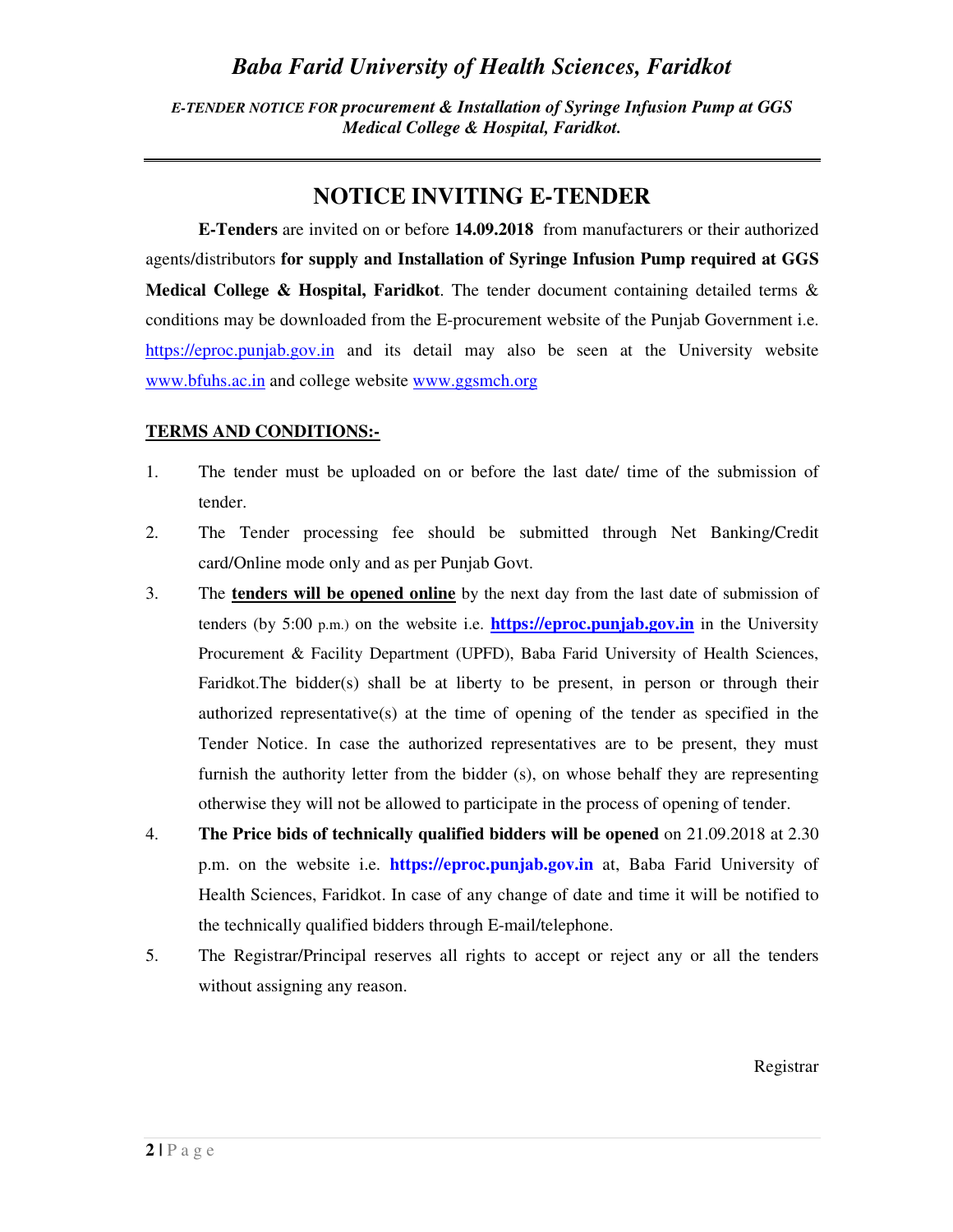#### *E-TENDER NOTICE FOR procurement & Installation of Syringe Infusion Pump at GGS Medical College & Hospital, Faridkot.*

#### **INSTRUCTIONS/ GUIDELINES TO THE TENDERERS**

- 1. The bidder needs to register himself/ herself on **https://eproc.punjab.gov.in** the bidder is also required to obtain Class III digital signature certificates to complete this process.
- 2. Please download the Tender document from the website of e-procurement of the Govt. of Punjab **https://eproc.punjab.gov.in** Please fill all the relevant blanks on all the pages of the tender document sign along with a stamp/ seal all pages and then a scanned copy of the same may be uploaded on the website at the time of submission of the tender document.
- 3. **It should be clearly noted that this tender will be accepted though e-tender mode only.** The tenders submitted through offline mode will not be accepted under any circumstances.
- 4. **Tender Fee :** as per Govt. and should be deposited through online mode only
- 5. **Tender Processing Fee:** as per Punjab Govt. (non-refundable) may be deposited through online mode i.e. Net Banking/ Credit Card/ Debit Card only. The tender processing fee will not be accepted through any other mode.
- 6. **Refundable Earnest Money Deposit (EMD): Rs.50,000/-** to be deposited online mode only in favor of Registrar Baba Farid University of Health Sciences, Faridkot.
- 7. **Upload** signed copy of Technical Bid Compliance Statement **(Annexure-I)**.
- 8. **Upload** an affidavit regarding Non-Black listing as per proforma given at **Annexure-II**  duly attested by an Executive Magistrate or a Notary Public.
- 9. In case the Bidder is Authorized Supplier/Agency, the Authorization Certificate as per the Format given at **Annexure-'III'** (duly filled in), **to be uploaded**.
- 10. In case the Bidder is Authorized Supplier/Agency, an undertaking/certificate issued by their Principal Manufacturer/Supplier that in case dealership/distributorship is withdrawn after supply of the Instruments then the Principal Manufacturer/Supplier will be responsible for Guarantee/Warranty/AMC/CMC of the Equipments/Instruments. **(Annexure – 'IV')**, **to be uploaded**.
- 11. **Upload** details of Bank Account for refund of EMD **(Annexure V).**
- 12. In addition to this, following **documents are to be uploaded** with Technical Bid:
	- i) Details of registration as Company /Firm/ Establishment.
	- ii) **Certification as per** *technical specifications*.
	- iii) Copy of Certificate of Registration for service Tax/TIN/TAN/PAN/VAT.
	- iv) A certificate from C.A. regarding Annual Turnover with Balance Sheet for the last 3 (three) financial years i.e. 2014-15, 2015-16 & 2016-17.
	- v) Copy of the IT Returns for three financial years i.e. 2014-15, 2015-16 & 2016-17.
- 13. Price should be quoted and **uploaded** only in Excel Sheet proforma at **Annexure-'VI'**.

\*\*\*\*\*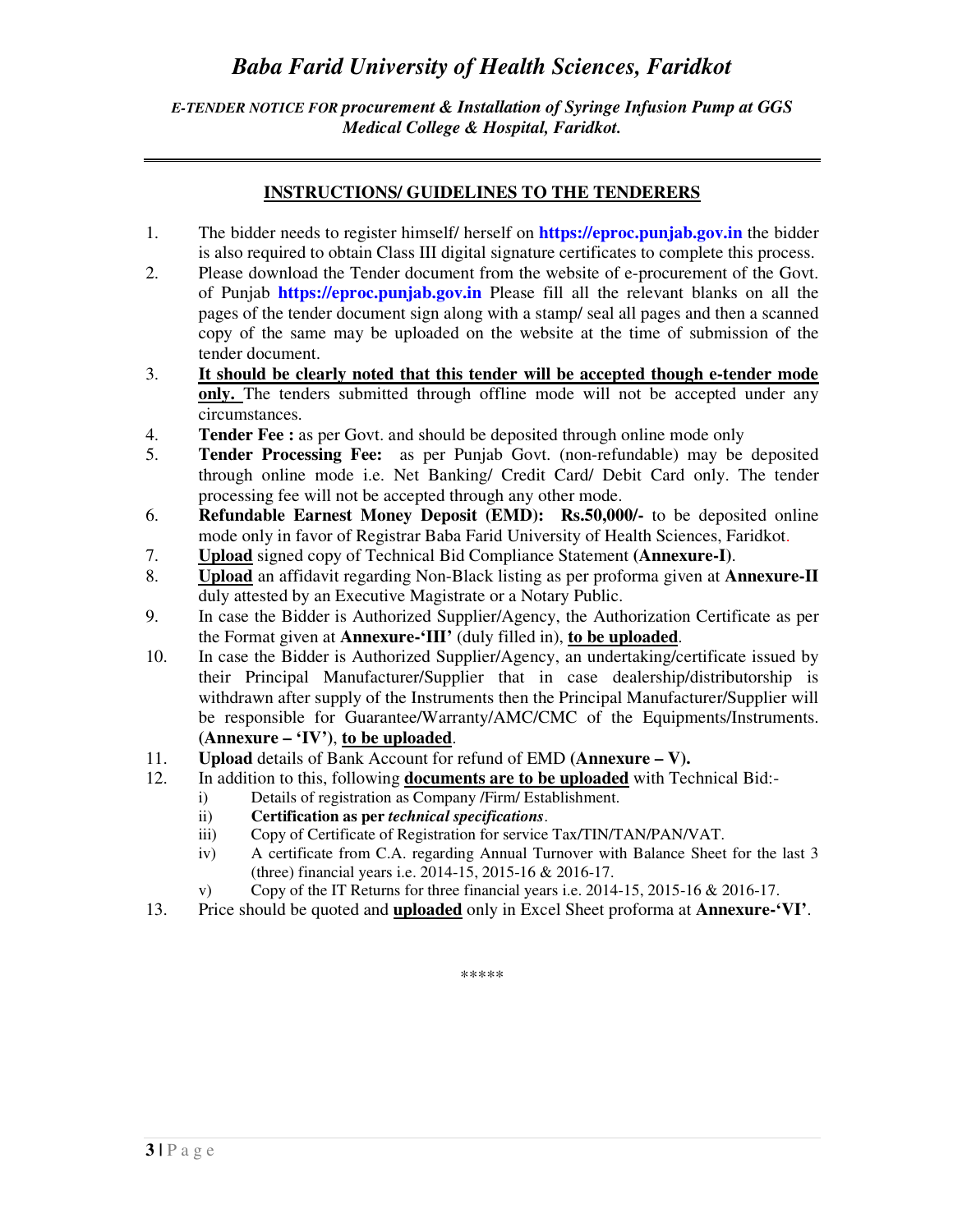#### *E-TENDER NOTICE FOR procurement & Installation of Syringe Infusion Pump at GGS Medical College & Hospital, Faridkot.*

### **Scope of Supply**

| Sr. | <b>Name of Equipment</b>     | Approx.<br>Oty. Regd. | <b>Earnest Money to be</b><br>Submitted (in Rs.) |
|-----|------------------------------|-----------------------|--------------------------------------------------|
|     | <b>Syringe Infusion Pump</b> | 40                    | $50,000/-$                                       |

**Quantity: - may increase or decrease**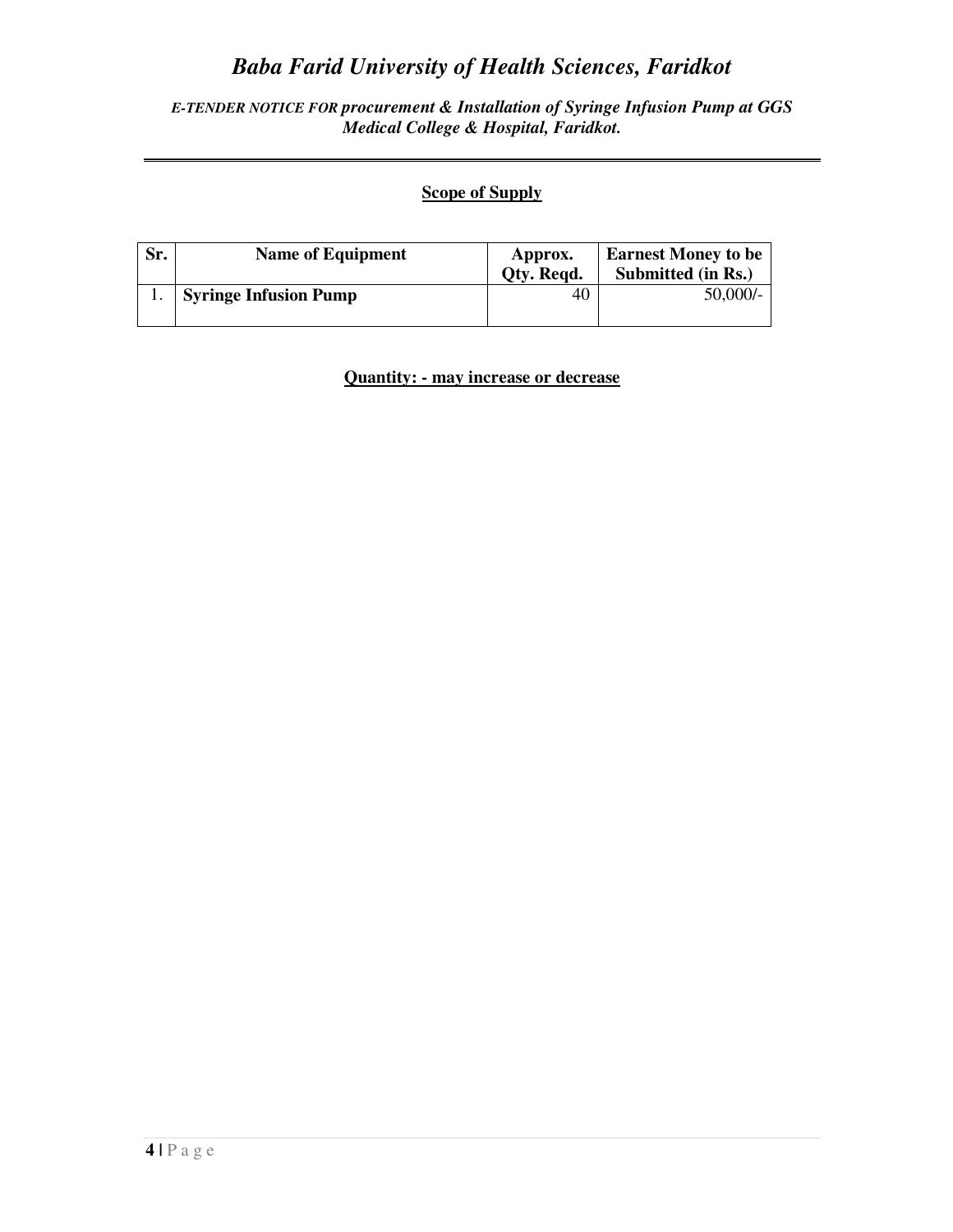*E-TENDER NOTICE FOR procurement & Installation of Syringe Infusion Pump at GGS Medical College & Hospital, Faridkot.* 

### **TECHNICAL SPECIFICATIONS**

### **Syringe Infusion Pump**

- 1. Compatible with syringes of common brands and sizes (10, 20 and 50 mL)
- 2. Flow rates: 0.1 ml to 100 ml per hour, adjustable in steps of 0.1 mL with small syringes and 1 mL for large syringes
- 3. Display: infusion rate, cumulative infusion, name of the drugs
- 4. Alarms: near empty, low-battery, occlusion
- 5. Battery back-up for minimum 2 hours
- 6. Possible to mount on an intravenous (IV) pole with a clamp
- 7. *Device should be US FDA/ CE approved certification*

Spare power cord: 2 per pump

#### *GUARANTEE / WARRANTY SHOULD BE CLEARLY MENTIONED*

**AMC / CAMC per piece in percentage ( %) should also be mentioned. However it is the choice of the Institution to adopt any one.**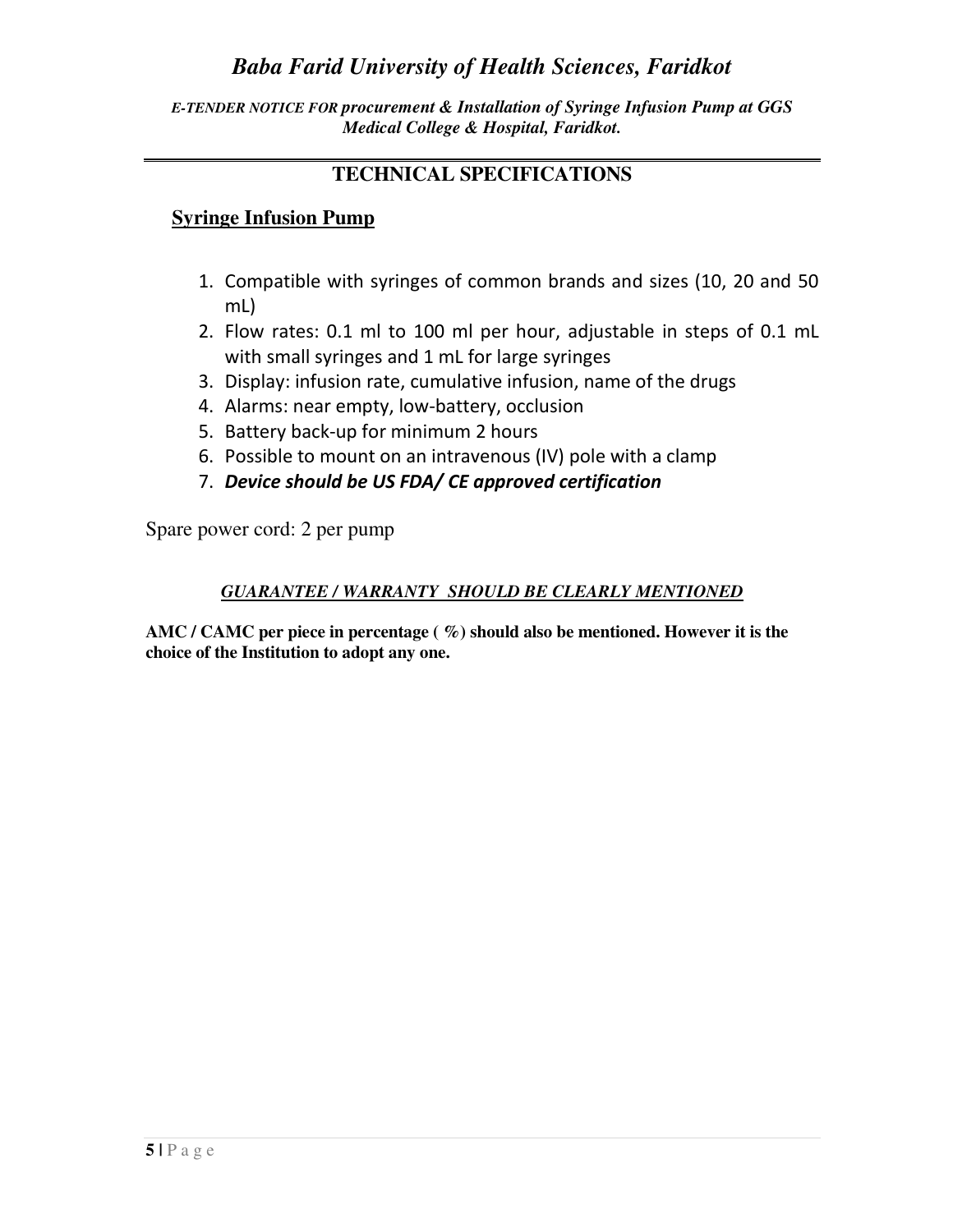#### *E-TENDER NOTICE FOR procurement & Installation of Syringe Infusion Pump at GGS Medical College & Hospital, Faridkot.*

#### **TERMS AND CONDTIONS**

#### **FOR SUPPLY AND INSTALLATION of** *Syringe Infusion Pump* **REQUIRED AT GGS MEDICAL COLLEGE & HOSPITAL, FARIDKOT**.

#### **ELIGIBILITY**

- The sole manufacturers of equipments or their authorized agents/distributors may quote their rates.
- In case of Authorized Supplier/Agency/Distributor, the Authorization Certificate as per the Format given at **Annexure-'III**' should be uploaded.
- In case the Tenderer is authorized dealer/supplier an undertaking/certificate issued by their Principle Manufacturer/Supplier that in case dealership/distributorship is withdrawn after supply then the Principle Manufacturer/Supplier will be responsible for Guarantee/Warranty/AMC/CMC. **(Annexure – 'IV')**.
- 1. This institution reserves the right to reject tenders without assigning any reason and increase or decrease the quantity of the articles tendered.
- 2. If the supply is not made within the stipulated period then late delivery charges **@2%** will be imposed on the total amount of Supply Order up to delay of **30 days** and thereafter **@ 4%** for another **30 days** after which Supply Order will be deemed cancelled & security/earnest money will be forfeited and company will be blacklisted for future.
- 3. Payment Terms: 80% Payment will be released after satisfactory Installation and working of the Equipment and balance 20% will be made after 60 days of the Installation and satisfactory working of the equipment.
- 4. In-complete or conditional offers incorporating price variation will not be entertained.
- 5. The firm should have been in existence for at- least **three years** and it should have turn of **Rs.50,00,000/- per year.**
- 6. The successful bidder shall deposit bank guarantee of 10% of the total value of the equipment/s in the shape of Demand Draft only.

\*\*\*\*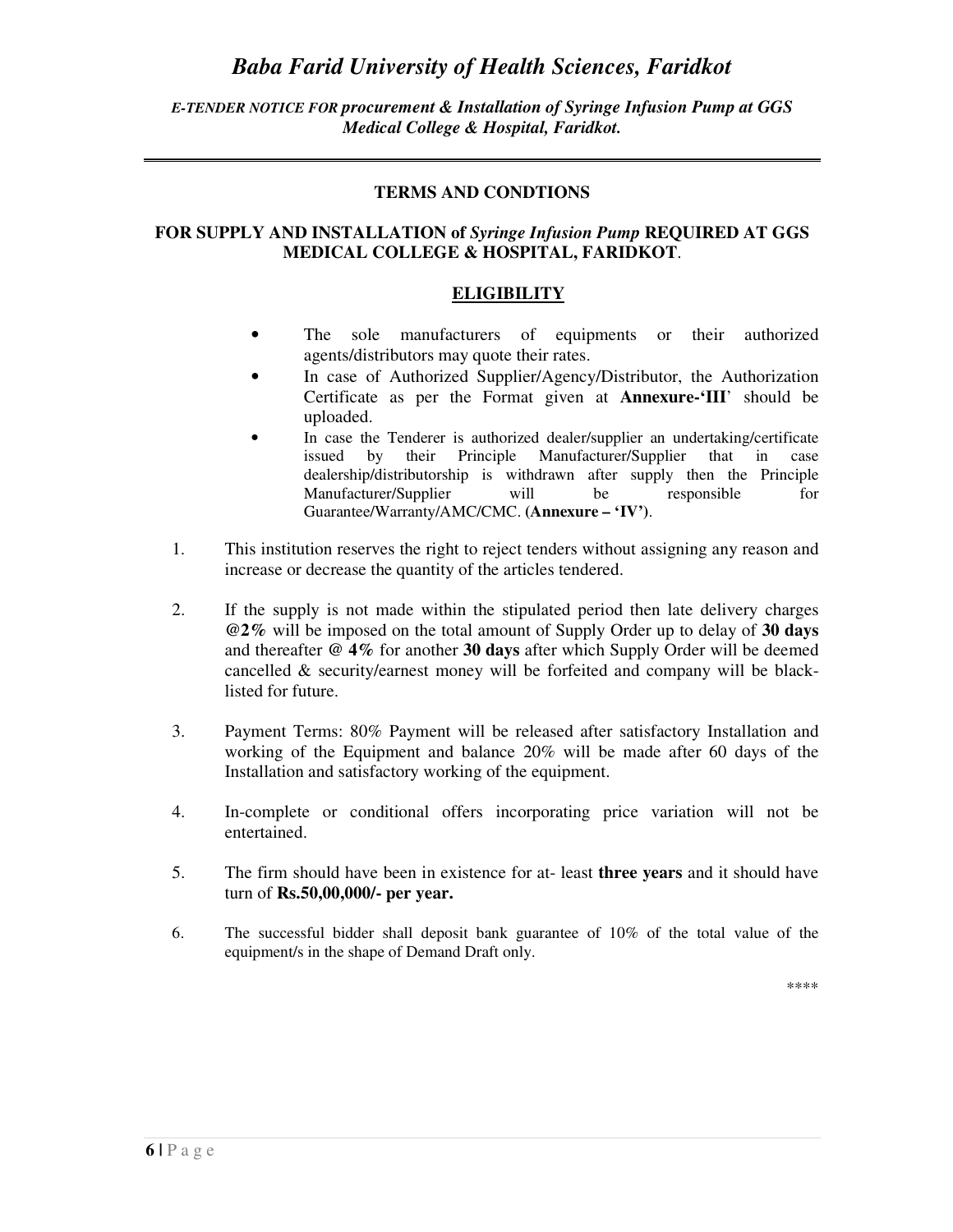#### *E-TENDER NOTICE FOR procurement & Installation of Syringe Infusion Pump at GGS Medical College & Hospital, Faridkot.*

#### **Annexure-I**

#### **TECHNICAL BID COMPLIANCE STATEMENT**

Name and Address of the applicant / firm\_\_\_\_\_\_\_\_\_\_\_\_\_\_\_\_\_\_\_\_\_\_\_\_\_\_\_\_\_\_\_\_\_\_\_\_\_\_\_\_\_\_

#### Specify whether Manufacturer/Dealer/Distributor: \_\_\_\_\_\_\_\_\_\_\_\_\_\_\_\_\_\_\_\_\_\_\_\_\_\_\_\_\_\_\_

| Sr. No. | <b>Particulars</b>                                                                                        | <b>Remarks</b> |  |
|---------|-----------------------------------------------------------------------------------------------------------|----------------|--|
| 1.      | Tender Fee of Rs.2000/- through Online Mode only on or before due date.                                   | Yes/No         |  |
| 2.      | Tender Processing fee charged by Punjab Govt. as per their norms. (Non-                                   |                |  |
|         | refundable).                                                                                              |                |  |
| 3.      | Earnest Money Rs. 50000/- in favor of Registrar Baba Farid University of                                  | Yes/No         |  |
|         | Health Sciences, Faridkot through online mode only.                                                       |                |  |
| 4.      | Technical Bid Compliance Proforma uploaded (Annexure-I).                                                  |                |  |
| 5.      | Whether an affidavit regarding Non-Black listing as per proforma given at                                 | Yes/No         |  |
|         | Annexure-II duly attested by an Executive Magistrate or a Notary Public                                   |                |  |
|         | uploaded.                                                                                                 |                |  |
| 6.      | In case the bidder is Authorized Supplier/Agency, the Authorization Certificate                           | Yes/No         |  |
|         | as per the Format given at <b>Annexure-'III'</b> uploaded.                                                |                |  |
| 7.      | In case the Tenderer is Authorized Supplier/Agency, an undertaking/certificate                            | Yes/No         |  |
|         | Principle<br>Manufacturer/Supplier<br>their<br>that<br>by<br>in<br>issued<br>case                         |                |  |
|         | dealership/distributorship is withdrawn after supply then the Principle                                   |                |  |
|         | Manufacturer/Supplier will be responsible for Guarantee/Warranty/AMC/CMC<br>$(Annexure - 'IV')$ uploaded. |                |  |
| 8.      | Details of Bank Account for refund of EMD (Annexure - V) uploaded.<br>Yes/No                              |                |  |
| 9.      | Price Bid in the prescribed format in Excel Sheet (Annex - VI uploaded.                                   |                |  |
| 10.     | Yes/No<br>Copy of Certificate of Registration for service Tax/TIN/TAN/PAN uploaded.<br>Yes/No             |                |  |
| 11.     | A certificate from C.A. regarding Annual Turnover with Balance Sheet for the                              |                |  |
|         | last 3 (three) financial years i.e. 2014-15, 2015-16 and 2016-17 uploaded.                                | Yes/No         |  |
| 12.     | Copy of the IT Returns for three financial i.e. 2014-15, 2015-16 and 2016-17                              | Yes/No         |  |
|         | uploaded                                                                                                  |                |  |
| 13.     | Certificate regarding standard in quality as per required in                                              | Yes/No         |  |
|         | specifications                                                                                            |                |  |
| 14.     | Fax Number                                                                                                |                |  |
| 15.     | E-mail ID                                                                                                 |                |  |

#### **Signature & seal of bidder**

#### **Place: Date :**

**Note**: Please upload Catalogue/Brochure/Pamphlets with complete specifications of each Equipment quoted..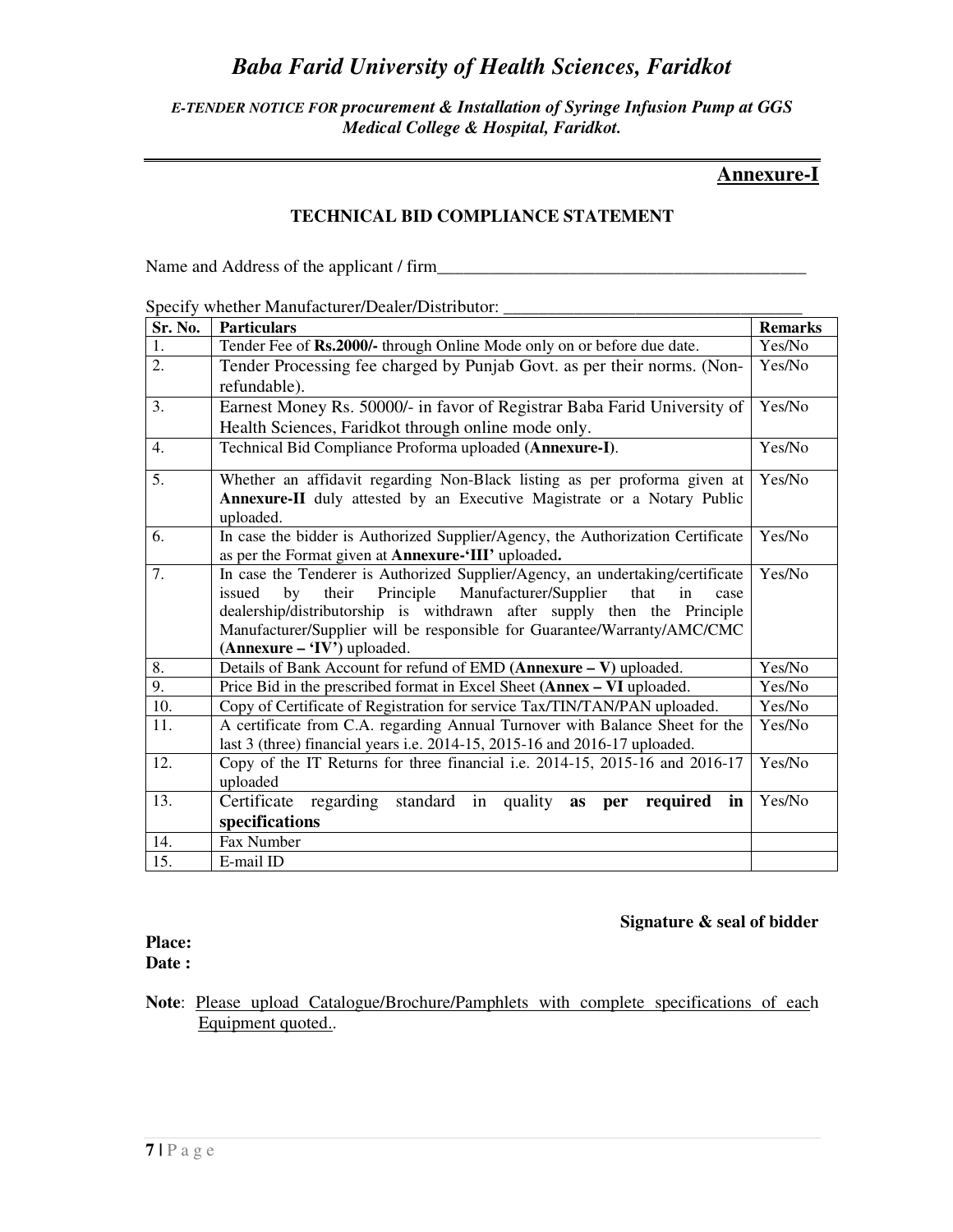*E-TENDER NOTICE FOR procurement & Installation of Syringe Infusion Pump at GGS Medical College & Hospital, Faridkot.* 

#### **Annexure-II**

 **(To be furnished on non-judicial stamp paper worth Rs.100/- duly attested by Executive Magistrate or Notary Public).** 

#### **AFFIDAVIT**

I/We \_\_\_\_\_\_\_\_\_\_\_\_\_\_\_\_\_\_\_\_\_\_\_\_\_\_\_\_\_\_\_\_\_\_\_\_\_\_\_\_\_\_\_\_\_\_\_\_\_\_\_\_\_\_\_\_\_\_

partner/sole proprietor (Strike out which is not applicable) of (Name & Address of Firm) \_\_\_\_\_\_\_\_\_\_\_\_\_\_\_\_\_\_\_\_\_\_\_\_\_\_\_\_\_\_\_\_\_\_\_\_\_ do hereby declare and solemnly affirm:-

- a) That the individual/firm/ companies are **not debarred or black- listed** by any department of Union/ State Government or any autonomous institute.
- b) That no partner or shareholder, directly or indirectly connected with the applicant who has been debarred or blacklisted by any department of Union Govt./State Govt./Autonomous Institute.
- c) And that the terms and conditions for supply and Installation of Equipments at GGSMCH, Faridkot, are acceptable to me/us. I/We shall abide by them in letter and spirit.

Date:

Place:

#### DEPONENT

#### **VERIFICATION**

I/We do hereby solemnly declare and affirm that the above declarations are true and correct to the best of my/our knowledge and beliefs. No part of it is false and nothing has been concealed therein.

Date:

Place:

DEPONENT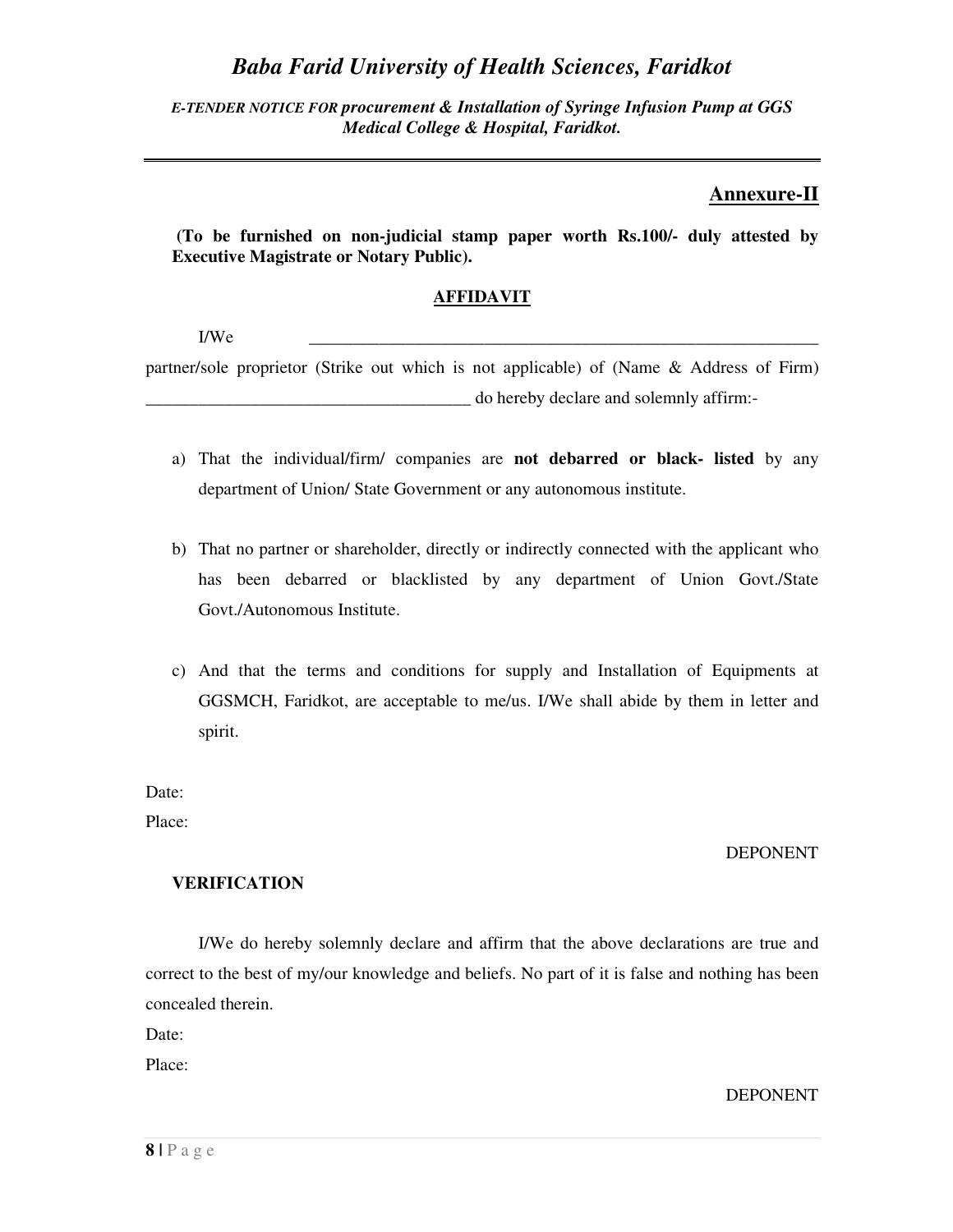#### *E-TENDER NOTICE FOR procurement & Installation of Syringe Infusion Pump at GGS Medical College & Hospital, Faridkot.*

### **Annexure- III**

#### **MANUFACTURER'S/PRINCIPAL AUTHORIZATION FORM**

TO

 The Registrar Baba Farid University of Health Sciences, Faridkot -151203

 **Ref. No………………………………….. Dated:** 

**Sub: Authorization Certificate in favour of M/s……………………………… for supply of .................................................................................... (Name of equipment)** 

| equipment(s) manufactured by us. |  |
|----------------------------------|--|

No company or firm or individual other than M/s……………………….. are authorized to bid, negotiate and conclude the tender formalities in regard to this business against this specific tender.

 We, hereby extend our full guarantee and warranty as per the conditions of tender for the goods offered for supply against this tender by the above firm.

Yours faithfully,

(Name)

For and on behalf of M/s (name of manufacturer/Principal)

**Note: This letter should be signed by a person competent and having authority to sign on behalf of manufacturer, and should be on manufacturer Letter Head and same will be uploaded with Technical Bid.**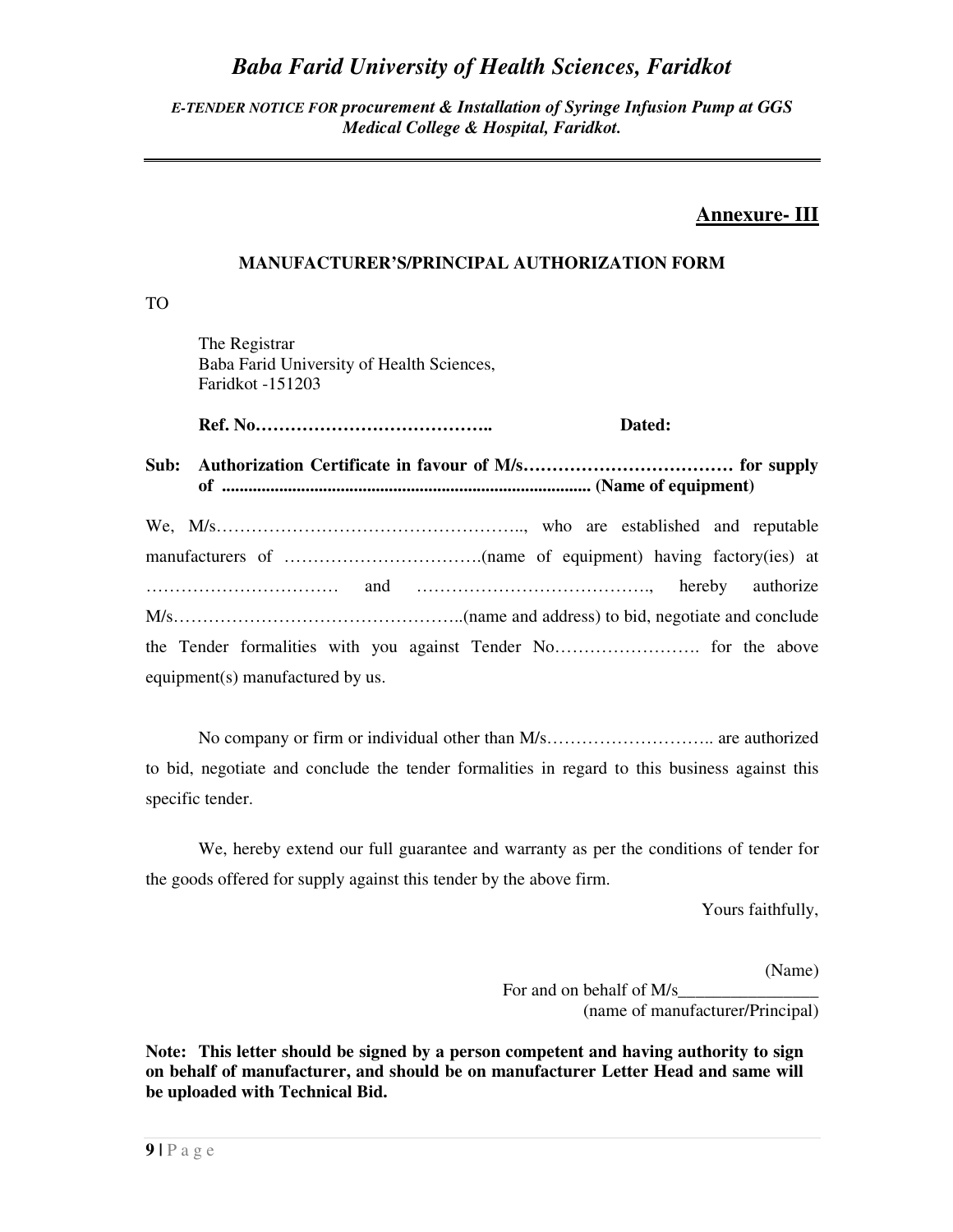#### *E-TENDER NOTICE FOR procurement & Installation of Syringe Infusion Pump at GGS Medical College & Hospital, Faridkot.*

### **Annexure - IV**

#### **UNDERTAKING BY MANUFACTURER/PRINCIPAL SUPPLIER**

TO

 The Registrar Baba Farid University of Health Sciences, Faridkot -151203

 **Ref. No………………………………….. Dated:** 

#### **Sub: Undertaking for after sales service**

| equipment $(s)$ . |  |  |  |
|-------------------|--|--|--|

Further, we undertake that in case dealership/distributorship is withdrawn after supply of equipment then we shall be responsible for after sales service till the date of guarantee/warranty of the equipment and afterwards for a period of 10 years.

Yours faithfully,

(Name)

For and on behalf of M/s\_ (name of manufacturer/Principal)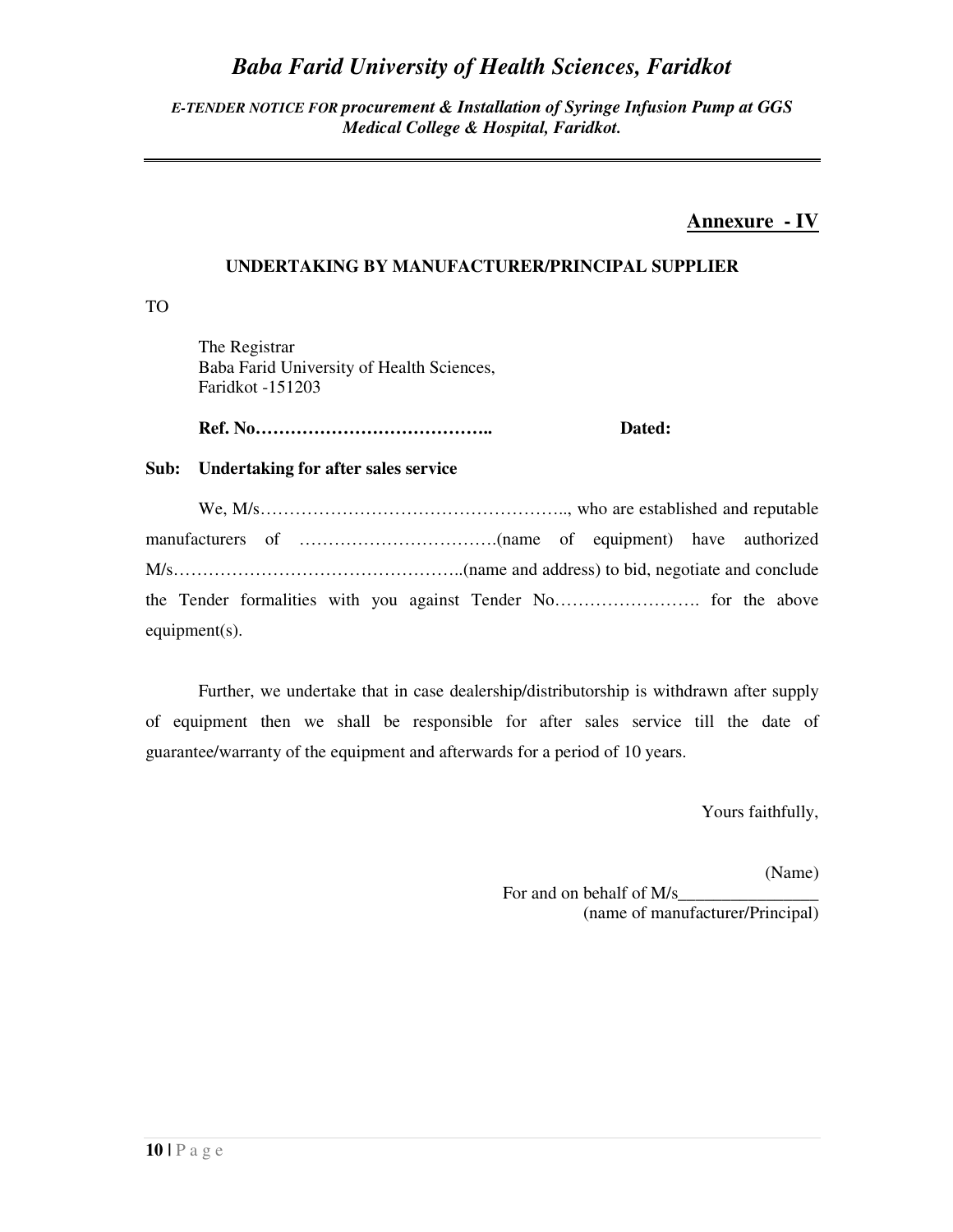*E-TENDER NOTICE FOR procurement & Installation of Syringe Infusion Pump at GGS Medical College & Hospital, Faridkot.* 

### **Annexure- V**

### **Details of Bank Account of the firm who has deposited EMD**

Name of the firm: \_\_\_\_\_\_\_\_\_\_\_\_\_\_\_\_\_\_\_\_\_\_\_\_\_\_\_\_\_\_\_\_\_\_\_\_\_\_\_\_\_\_\_\_\_

| Sr. No. | <b>Particulars</b>       | <b>Detail</b> |
|---------|--------------------------|---------------|
|         | Account No.              |               |
|         | Name of Bank             |               |
| 3.      | <b>Branch Name</b>       |               |
| 4.      | <b>IFSC Code of Bank</b> |               |
| 5.      | Name of Operator         |               |